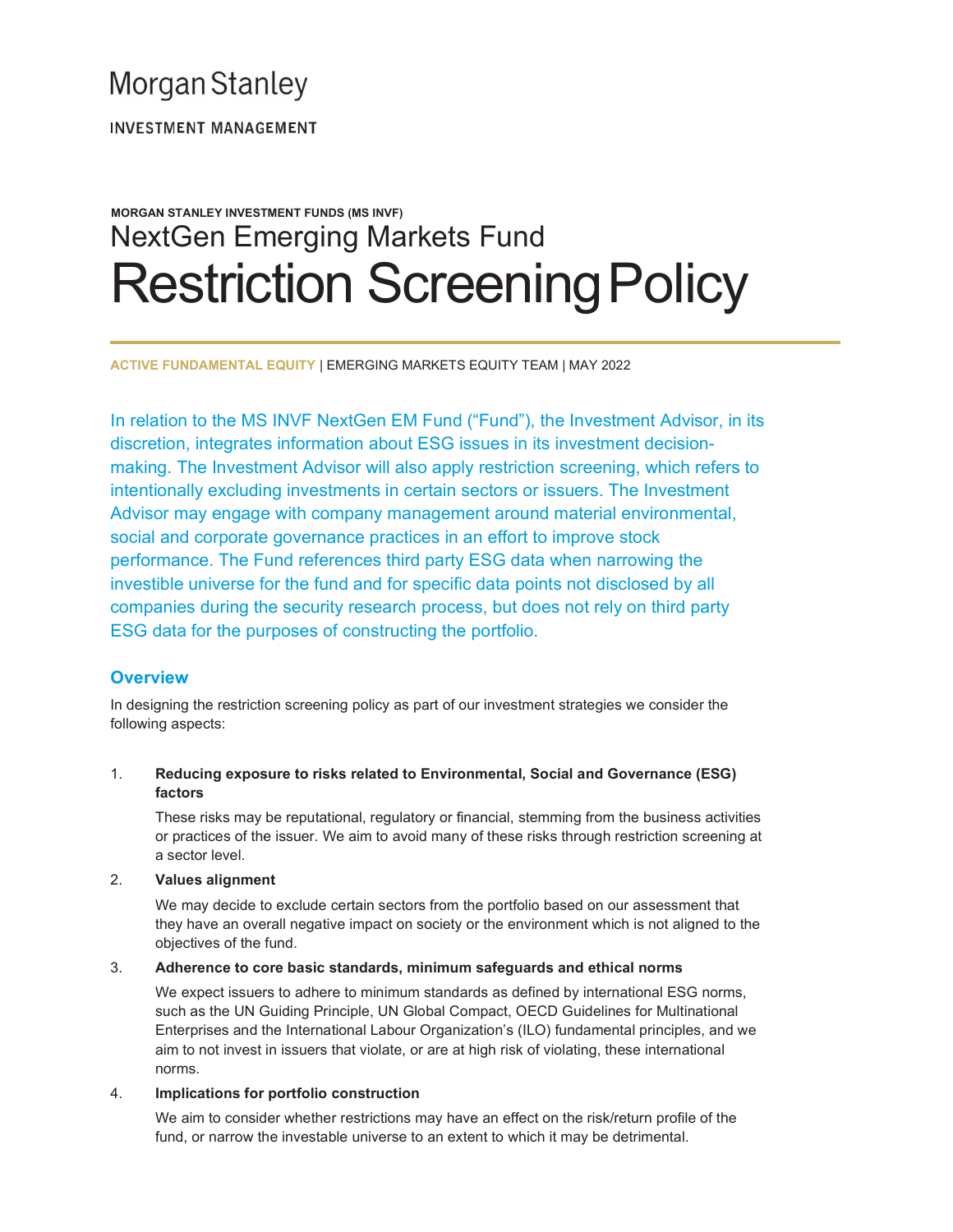# Investments shall not knowingly include any company whose core business activity<sup>1</sup> involves the manufacturing or production of:

# I. Tobacco

We believe tobacco has significant negative social and economic impacts and is considered the single greatest preventable cause of death. We estimate that, as a result, tobacco companies are increasingly exposed to significant ongoing financial, reputational and regulatory risk. We exclude companies where the core business activity involves tobacco manufacturing, supplying or retailing.

## II. Adult Entertainment

We exclude companies that directly produce or derive 10 percent of their revenue from adult entertainment companies.

# III. Civilian Firearms

We take the view that although firearms can in some cases support rightful and peacekeeping activities, their use by civilians, particularly in the case of automatic and semi-automatic firearms, poses a threat to society as there is a high risk that they might end up being used illegally or indiscriminately against other people, causing mass wounding or death. We exclude companies that manufacture or retail automatic firearms or semi-automatic firearms for the civilian market.

# IV. Controversial Weapons

In our view, controversial weapons are indiscriminate and excessively injurious, often resulting in civilian casualties and causing a disproportionate level of pain and suffering. We exclude companies that manufacture whole weapons systems, intended use components, or are a majority owner, or majorityowned by, a controversial weapons company, including cluster munitions. Relevant weapon systems include biological, chemical and nuclear. Any company with revenue associated in these categories is excluded.

Our approach to controversial weapons is consistent with the following treaties:

- The Ottawa Convention, 1999: banning the use, stockpiling, production and transfer of antipersonnel landmines.
- The Oslo Convention 2010: banning the use, stockpiling, production and transfer of cluster munitions.
- Weapons banned under the Biological Weapons Convention, 1975 and the Chemical Weapons Convention, 1997.

# V. Fossil Fuels

We recognize that climate change poses significant risks to the global economy and therefore look to exclude the most exposed carbon-intensive sectors from our funds to mitigate our climate related financial risks and where we estimate that we are unable to drive positive impact through engagement towards the low carbon transition.

#### Coal

We recognize that coal is the most carbon-intensive fuel source compared to other fossil fuels and it is exposed to significant stranded asset risk from climate policy. We will not invest in securities of issuers that generate 10 percent or more of their revenue from the mining and extraction of thermal coal.

#### Oil Sands

We estimate that oil sands have the highest Green House Gas (GHG) potency (kg per GJ) compared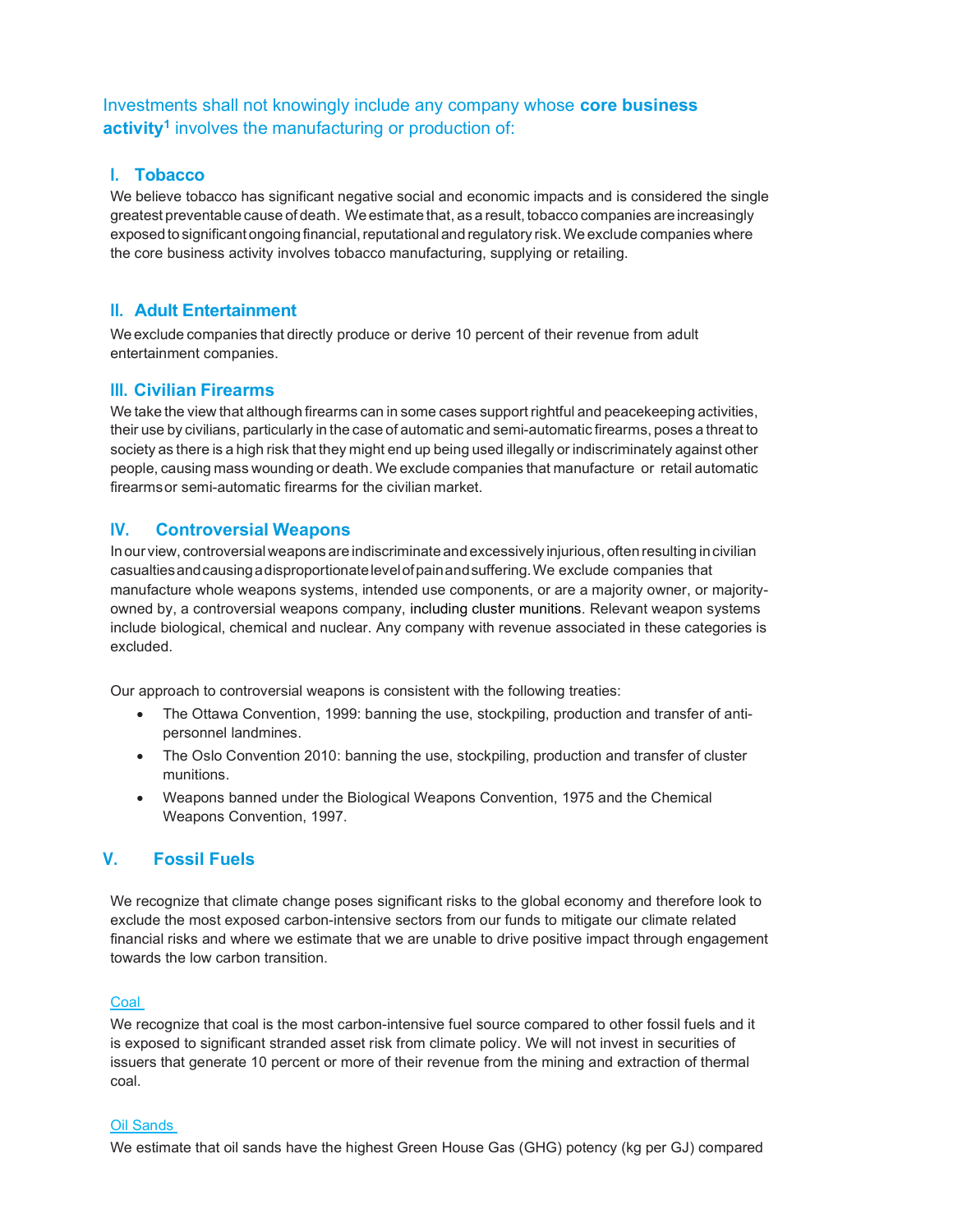to conventional fossil fuels and have significant negative environmental and social impacts related to their extraction/refining methods, which can in turn generate complex legal regulatory and social risks to shareholder value.

We exclude companies that derive 5 percent or more of their revenues from the extraction or production of oil sands.

#### Arctic Oil and Gas

Since 2011, Arctic sea ice has been declining at a rate of 12.85 percent per decade, relative to the 1981 to 2010 average. This represents a serious threat to ecosystems and wildlife, as well as to local communities and indigenous people living in the region. Arctic oil exploration and production not only capitalizes on the effects of global warming, but also contributes to worsening it through further emissions, and can lead to serious environmental damage in case of spills.

We will not invest in securities of issuers that generate 5 percent or more of their revenue from oil and gas extraction or production in the Arctic region, including in the Arctic National Wildlife Refuge (ANWR).

#### VI. Gambling

Gambling activities embed a high risk of generating direct negative social impacts, in particular addiction and over-indebtedness, as well as indirect impacts especially for more vulnerable groups, including reduced familial stability and household income and increased propensity to crime.

We will not invest in securities of issuers that derive 5 percent or more of their revenue from gambling activities.

# VII. ESG Controversies and International ESG Norms

We expect the issuers we invest in to comply with minimum standards and safeguards around human rights, labor rights, the environment, business ethics and corruption as defined by international norms, such as the UN Guiding Principles, UN Global Compact, the OECD Guidelines for Multinational Enterprises and the International Labor Organization's (ILO) fundamental principles, and we aim to not invest in issuers that violate these international ESG norms.

We monitor business practices on an ongoing basis, through data on ESG controversies and standards screening that we source from third party providers.

A "Severe" ESG controversy is defined as an instance or ongoing situation in which company operations and/or products allegedly have a significant negative environmental, social, and/or governance impact. Important human capital and corporate behavior controversies we exclude apply to case labor compliance, anti-competitive behaviors, taxes and subsidies, collective bargaining and union labor, controversial workplace accidents, discrimination and diversity, and supply chain labor.

We exclude securities of issuers with controversy cases that we view as being "Severe" based on ratings by relevant ESG data providers (MSCI), where we believe appropriate remedial action has not been taken. We will also not invest in securities of issuers that fail to adhere to the above listed international ESG norms.

<sup>1</sup>Core business activity thresholds are defined as 10% of revenues unless otherwise specified in the section.

#### Restriction Policy Compliance

This restriction screening policy applies to the physical investments held directly in the Fund. Investments that are held by the Fund, but become restricted after they are acquired for the Fund, will be sold. Such sales will take place over a time period to be determined by the portfolio managers, taking into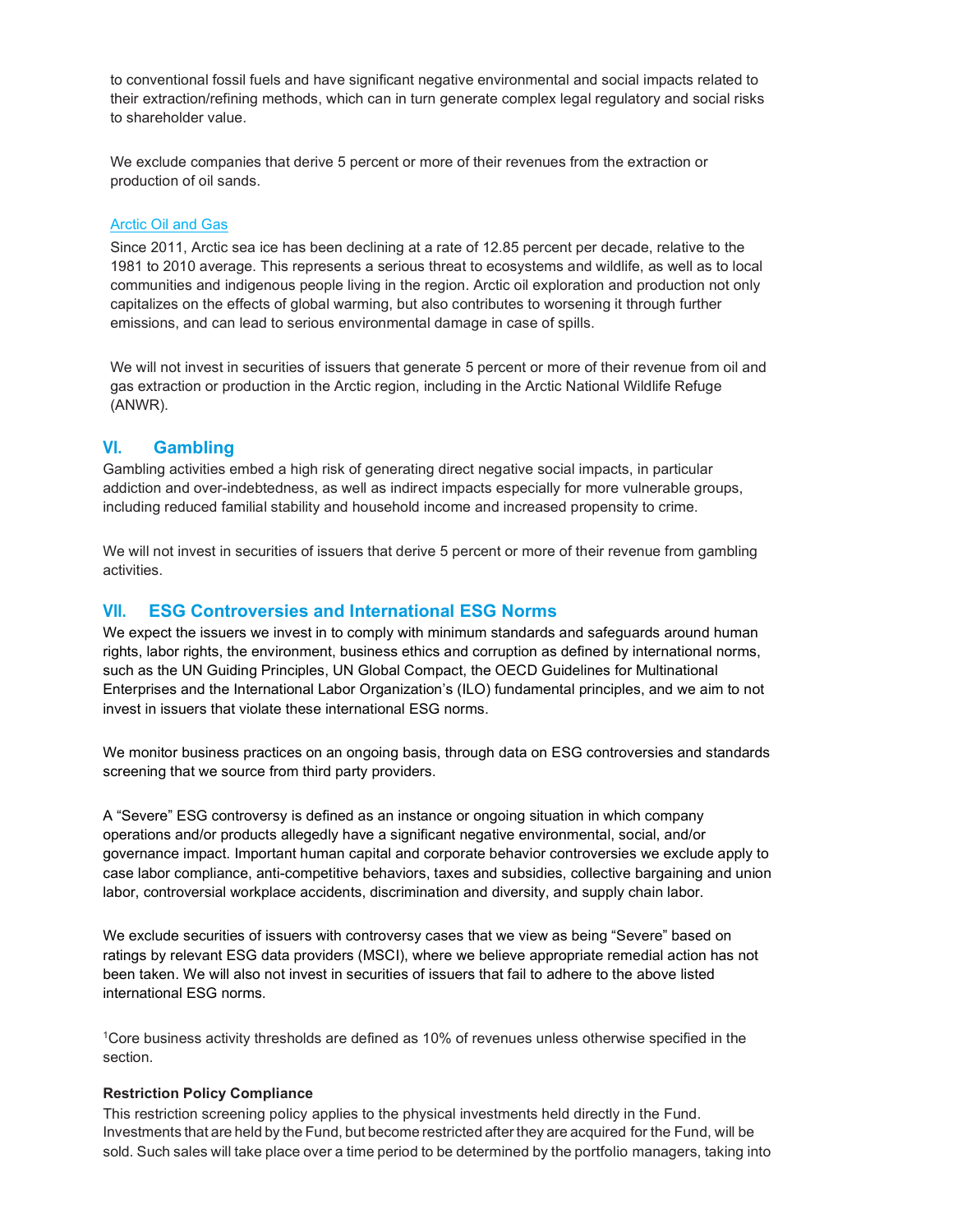account the best interests of the shareholders of the Fund.

We review this policy periodically and any changes will be reflected in this document. In addition to ongoing monitoring by the portfolio managers, Morgan Stanley Investment Management's Portfolio Surveillance team codes in the restricted criteria into the firm's surveillance system, and uses an automated process to monitor adherence to investment guidelines, including pre and post-trade guideline monitoring and exception-based screening, and informs the Portfolio Surveillance team of possible guideline violations for this policy